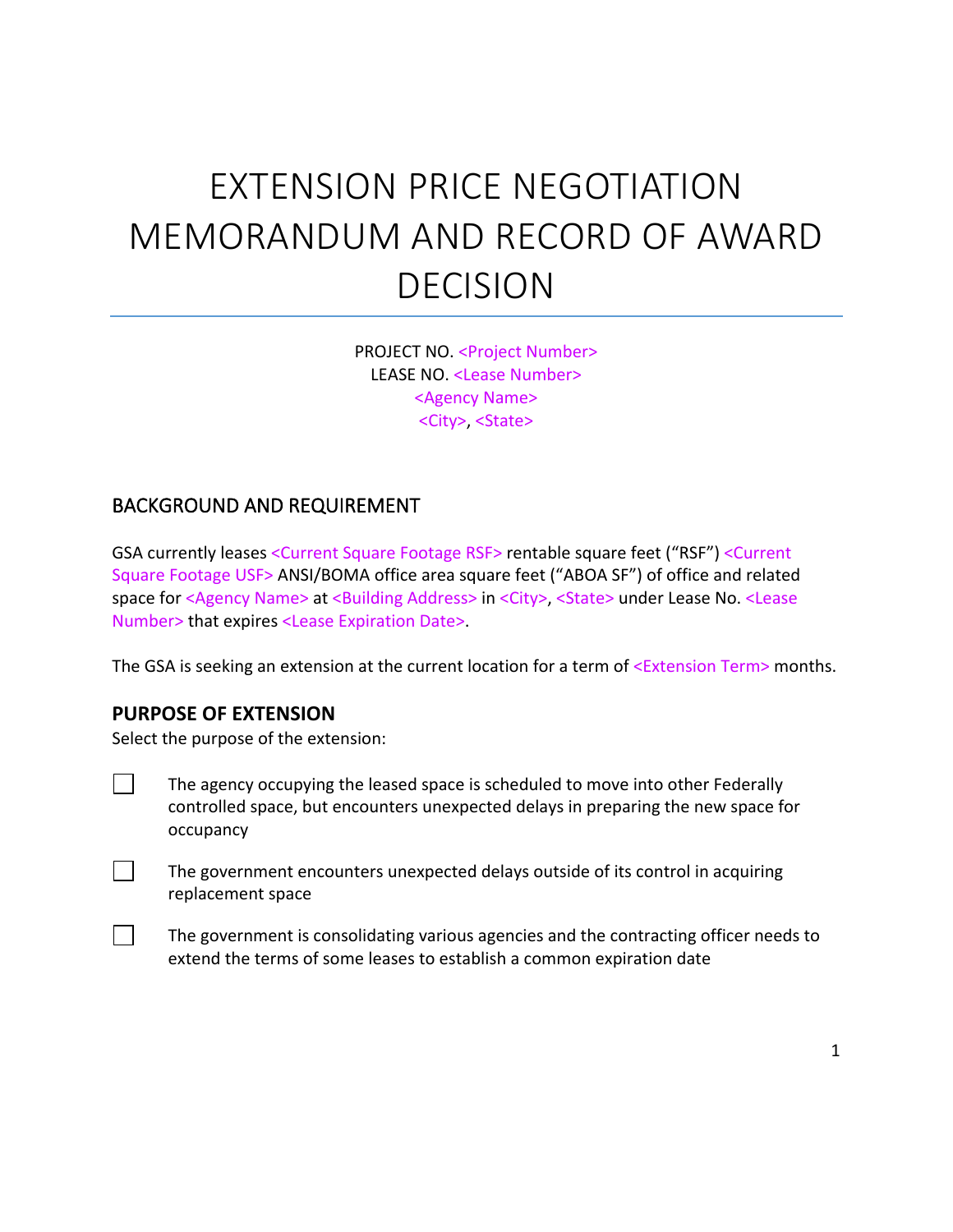The agency occupying the space has encountered delays in planning for a potential relocation to other federally controlled space due to documented organizational, financial, or other uncertainties

## NEGOTIATION OBJECTIVES

 $\Box$ 

[Manually complete any missing entries in the table below.]

| <b>Item</b>                       | <b>Objective Range</b>                                                |                                     | <b>Data Source</b> |
|-----------------------------------|-----------------------------------------------------------------------|-------------------------------------|--------------------|
|                                   | Low                                                                   | High                                |                    |
| <b>Shell Rental Rate/RSF</b>      | \$ <marke< th=""><th>\$<marke< th=""><th></th></marke<></th></marke<> | \$ <marke< th=""><th></th></marke<> |                    |
|                                   | t Shell                                                               | t Shell                             |                    |
|                                   | Rate                                                                  | Rate                                |                    |
|                                   | Low                                                                   | High>                               |                    |
| <b>Cost of Services/RSF</b>       | \$ <marke< th=""><th>\$<marke< th=""><th></th></marke<></th></marke<> | \$ <marke< th=""><th></th></marke<> |                    |
|                                   | t Op                                                                  | t Op                                |                    |
|                                   | Costs                                                                 | <b>Costs</b>                        |                    |
|                                   | Low                                                                   | High>                               |                    |
| <b>Fully Serviced Rental Rate</b> | \$ <marke< th=""><th>\$<marke< th=""><th></th></marke<></th></marke<> | \$ <marke< th=""><th></th></marke<> |                    |
|                                   | t FS Rate                                                             | t FS Rate                           |                    |
|                                   | Low                                                                   | High>                               |                    |
| Parking/Space/Month               | \$ <marke< th=""><th>\$<marke< th=""><th></th></marke<></th></marke<> | \$ <marke< th=""><th></th></marke<> |                    |
|                                   | t Parking                                                             | t Parking                           |                    |
|                                   | Rate                                                                  | Rate                                |                    |
|                                   | Low>                                                                  | High>                               |                    |

# RECORD OF NEGOTIATIONS:

[Additional manual entry required.]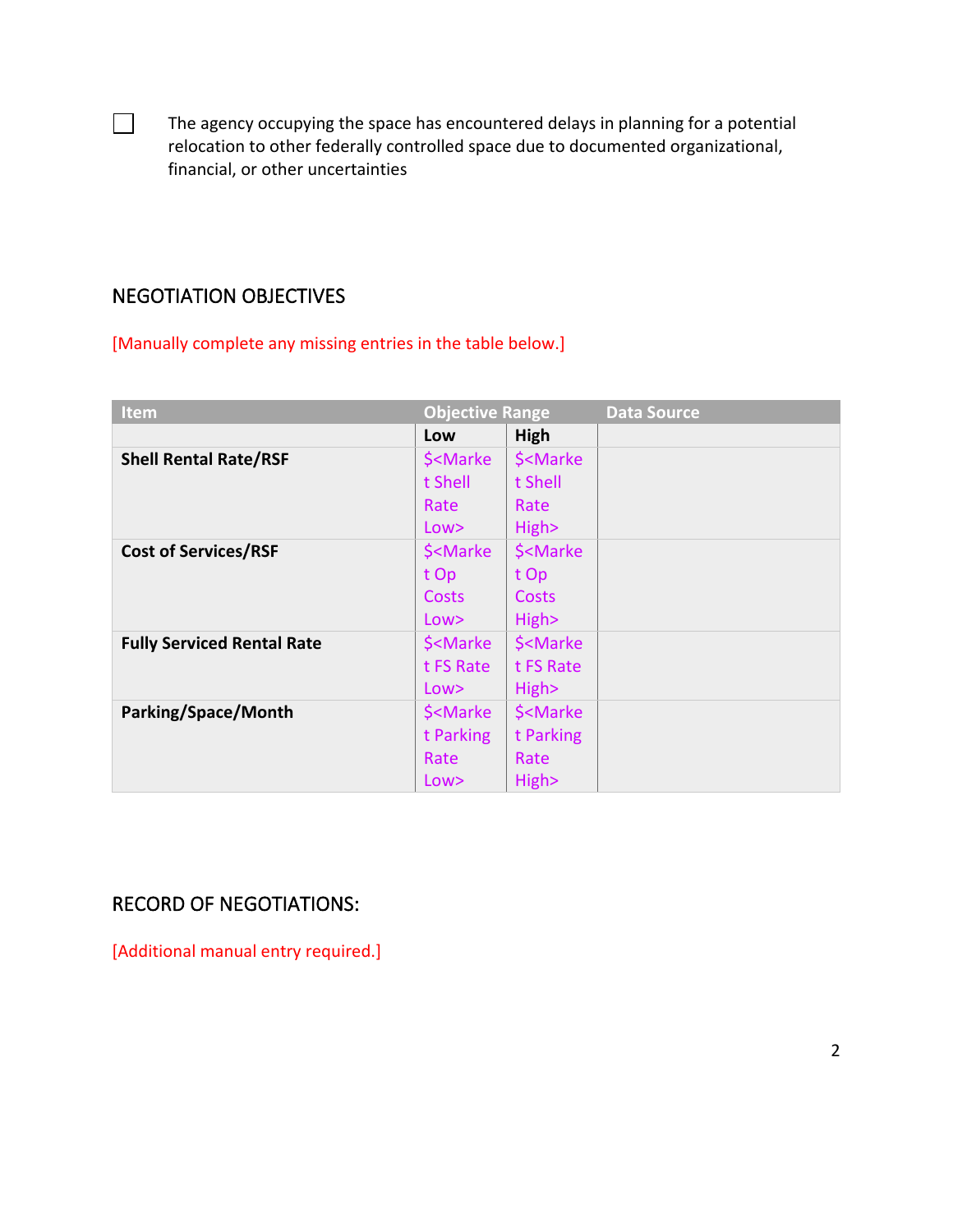### EVALUATION/CONCLUSION

The offered rental rates, all components, and other pricing items fell within acceptable ranges and compare favorably with current market conditions, as supported by the Negotiation Objectives prepared for this procurement,

[Manually mark one of the following. If applicable, add detail for a 'No' selection.]

☐ Yes

 $\Box$  No / Describe related reason(s):

| Item                              | <b>Final Offer</b>                                                                      |                                                           | <b>Data Source</b>     |
|-----------------------------------|-----------------------------------------------------------------------------------------|-----------------------------------------------------------|------------------------|
|                                   | <b>Offer</b>                                                                            | High                                                      |                        |
| <b>Shell Rental Rate/RSF</b>      | \$ <new< th=""><th>\$<marke< th=""><th>negotiation objectives</th></marke<></th></new<> | \$ <marke< th=""><th>negotiation objectives</th></marke<> | negotiation objectives |
|                                   | <b>Shell</b>                                                                            | t Shell                                                   |                        |
|                                   | Rent                                                                                    | Rate                                                      |                        |
|                                   | RSF                                                                                     | High>                                                     |                        |
| <b>Cost of Services/RSF</b>       | \$ <new< th=""><th>\$<marke< th=""><th>negotiation objectives</th></marke<></th></new<> | \$ <marke< th=""><th>negotiation objectives</th></marke<> | negotiation objectives |
|                                   | Operatin                                                                                | t Op                                                      |                        |
|                                   | g Costs                                                                                 | <b>Costs</b>                                              |                        |
|                                   | RSF>                                                                                    | High>                                                     |                        |
| <b>Fully Serviced Rental Rate</b> | \$ <new< th=""><th>\$<marke< th=""><th>negotiation objectives</th></marke<></th></new<> | \$ <marke< th=""><th>negotiation objectives</th></marke<> | negotiation objectives |
|                                   | Annual                                                                                  | t FS Rate                                                 |                        |
|                                   | Rental                                                                                  | High>                                                     |                        |
|                                   | Rate                                                                                    |                                                           |                        |
|                                   | RSF>                                                                                    |                                                           |                        |
| Parking/Space/Month               | \$ <new< th=""><th>\$<marke< th=""><th>negotiation objectives</th></marke<></th></new<> | \$ <marke< th=""><th>negotiation objectives</th></marke<> | negotiation objectives |
|                                   | Parking                                                                                 | t Parking                                                 |                        |
|                                   | Per                                                                                     | Rate                                                      |                        |
|                                   | <b>Space</b>                                                                            | High>                                                     |                        |
|                                   | Per                                                                                     |                                                           |                        |
|                                   | Mnth>                                                                                   |                                                           |                        |